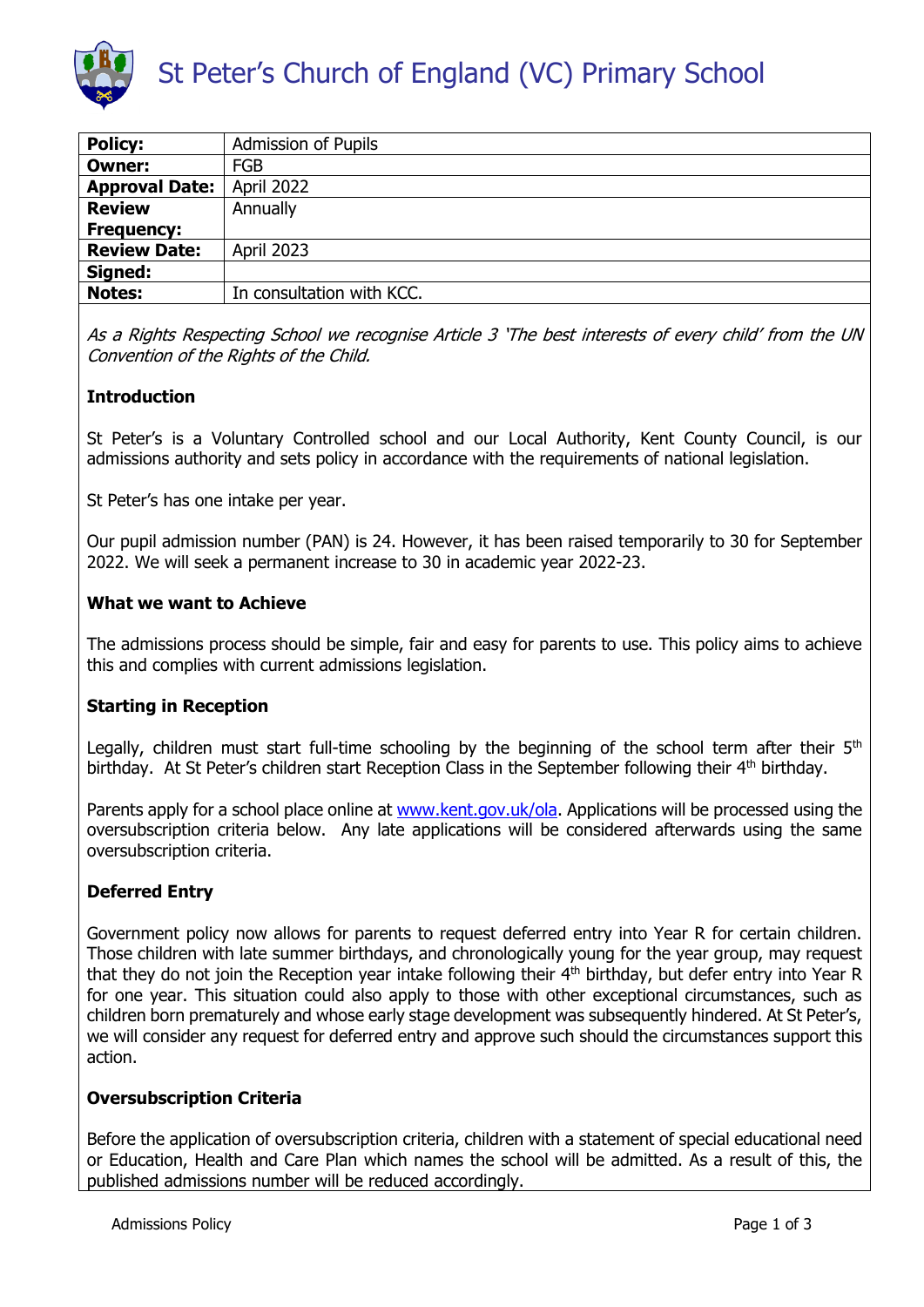

The Local Authority applies the following admissions criteria in the event of oversubscription:

If the number of preferences for the school is more than the number of spaces available, places will be allocated in the following priority order:

- Children in Local Authority Care or Previously in Local Authority Care a child under the age of 18 years for whom the local authority provides accommodation by agreement with their parents/carers (Section 22 of the Children Act 1989) or who ceased to be so because they became subject to an adoption, residence or special guardianship order under Part IV of the Act.
- Attendance at a linked school where admission links have been established between the infant and junior school concerned, children attending the infant school are given priority for admission to the junior school.
- Current Family Association a brother or sister in the same school at the time of entry where the family continue to live at the same address as when the sibling was admitted  $-$  or  $-$  if they have moved – live within 2 miles of the school, or have moved to a property that is nearer to the school than the previous property as defined by the 'Nearness' criterion' (below).

Linked infant and junior schools are considered to be the same school for this criterion. If sibling priority is lost (as above), it will not be reinstated when a child transfers from an infant school to the linked junior school.

Where a child is transferring from Year 2 and would not be attending the infant school from the start of the next academic year, but applied for the linked junior school, the sibling link would not be broken for a child applying for the infant school.

In this context brother or sister means children who live as brother and sister in the same house, including natural brothers or sisters, adopted siblings, stepbrothers or sisters, foster brothers or sisters.

- Health and Special Access Reasons Medical, health, social and special access reasons will be applied in accordance with the school's legal obligations, in particular those under the Equality Act 2010. Priority will be given to those children whose mental or physical impairment means they have a demonstrable and significant need to attend a particular school. Equally this priority will apply to children whose parents'/guardians' physical or mental health or social needs mean that they have a demonstrable and significant need to attend a particular school. Such claims will need to be supported by written evidence from a suitably qualified medical or other practitioner who can demonstrate a special connection between these needs and the particular school.
- Nearness of children's homes to school we use the distance between the child's permanent home address and the school, measured in a straight line using Ordnance Survey address point data. Distances are measured from a point defined as within the child's home to a point defined as within the school as specified by Ordnance Survey. The same address point on the school site is used for everybody. When we apply the distance criterion for an oversubscribed Community or Voluntary Controlled school, these straight-line measurements are used to determine how close each applicant's address is to the school.

Where new build housing development requires a new school or the significant enlargement of an existing school the 'Nearness' criterion will allow for a catchment area (defined by a map) to be created